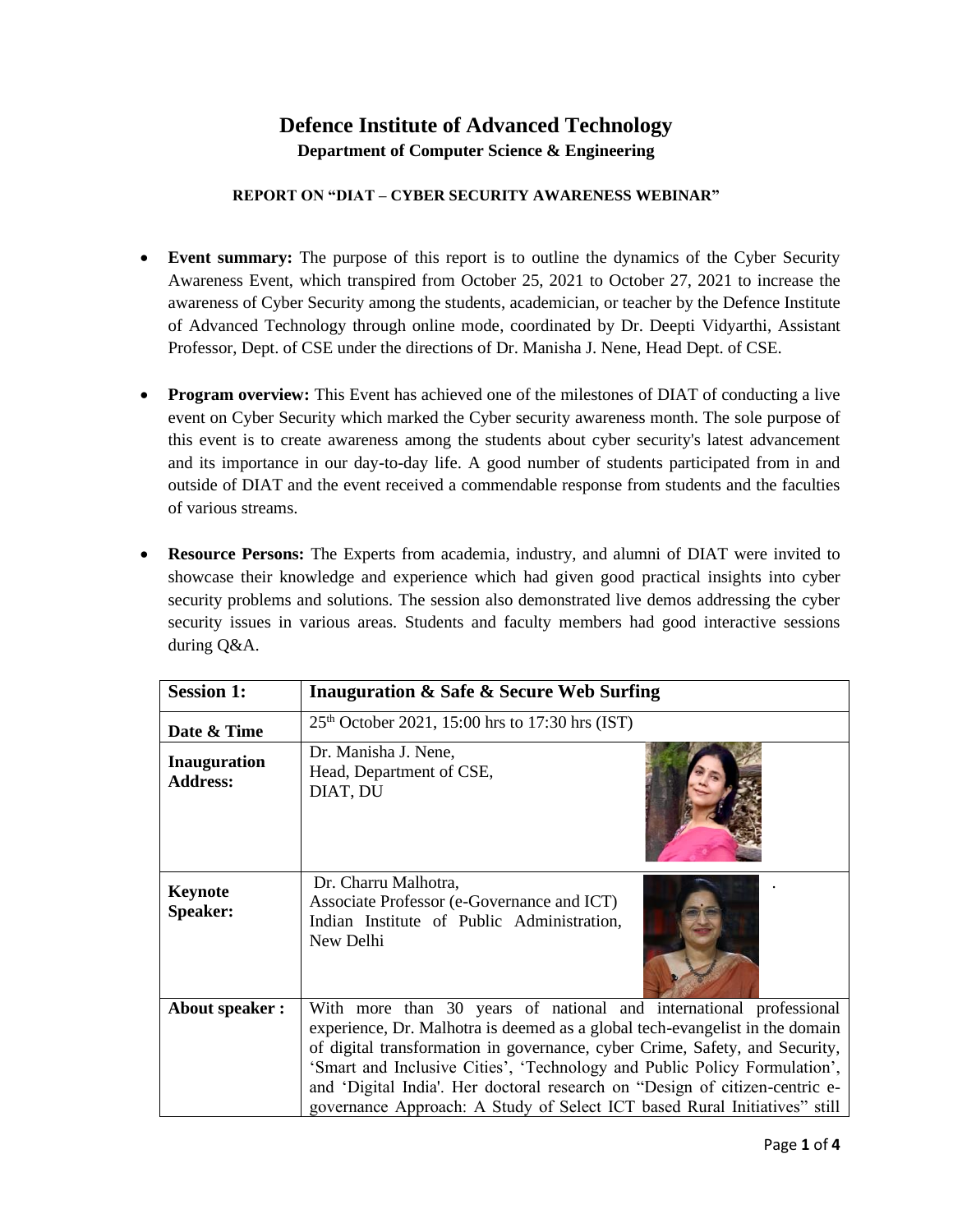|                       | stays as her driving force, her passion. Training is another area of interest.<br>Holding the privilege of being a National resource person for 'training of<br>trainers', certified by the Government of India and accredited by Thames<br>Valley (U.K.). She has more than 90 publications in international/ national<br>journals, conferences. |
|-----------------------|---------------------------------------------------------------------------------------------------------------------------------------------------------------------------------------------------------------------------------------------------------------------------------------------------------------------------------------------------|
| <b>Demonstration:</b> | Practical demonstrations on Web Attack, OWASP, Browser Security was<br>given by our alumini<br>Dr. Harshad S. Wadkar<br>• Mr. Dhiraj Ramteke                                                                                                                                                                                                      |

| <b>Session 2:</b>      | <b>Digital Forensics</b>                                                                                                                                                                                                                                                                                                                                                                                                                                                                                                                                                                                                                                                                                                                                                                                                                                                      |  |  |  |  |  |
|------------------------|-------------------------------------------------------------------------------------------------------------------------------------------------------------------------------------------------------------------------------------------------------------------------------------------------------------------------------------------------------------------------------------------------------------------------------------------------------------------------------------------------------------------------------------------------------------------------------------------------------------------------------------------------------------------------------------------------------------------------------------------------------------------------------------------------------------------------------------------------------------------------------|--|--|--|--|--|
| Date & Time            | 26 <sup>th</sup> October 2021, 15:00 hrs to 17:30 hrs (IST)                                                                                                                                                                                                                                                                                                                                                                                                                                                                                                                                                                                                                                                                                                                                                                                                                   |  |  |  |  |  |
| <b>Expert Speaker:</b> | Mr. Prasad Patibandla,<br><b>Founding Director</b><br>Centre for Research on Cyber Intelligence<br>& Digital Forensics<br>Consultant Analyst for Govt. of India.                                                                                                                                                                                                                                                                                                                                                                                                                                                                                                                                                                                                                                                                                                              |  |  |  |  |  |
| <b>About speaker:</b>  | Mr. Prasad Patibandla is a McAfee Institute Certified Social Media & Threat<br>Intelligence Professional and EC-Council Certified Computer Hacking and<br>Forensic Investigator(CHFI V9) having various Cyber Security Skills<br>including Cyber Crime Detection, Networking Protocols, Penetration<br>Testing, Vulnerability Assessments, Digital Forensics, OSINT, Cyber Laws<br>and IPR Infringement. He has Teaching, Training and Entrepreneur<br>professional with 15 years of working experience. He is currently working as<br>Founding Director at Centre for Research on Cyber Intelligence & Digital<br>Forensics, Consultant Analyst for Govt. of India (MHA-I4C) Project and<br>Freelance Cyber Crime Analyst to the Central Detective Training Institute<br>(C.D.T.I-Hyderabad), MoD organizations, MILITARY COLLEGE OF<br>EME- (MCEME) & various State Police. |  |  |  |  |  |
| <b>Demonstration:</b>  | Practical demonstrations on Windows Forensics & Memory Forensics was<br>given by our alumini<br>Dr. Bhupendra Singh                                                                                                                                                                                                                                                                                                                                                                                                                                                                                                                                                                                                                                                                                                                                                           |  |  |  |  |  |
|                        | Dr. Nitesh Bharadwaj                                                                                                                                                                                                                                                                                                                                                                                                                                                                                                                                                                                                                                                                                                                                                                                                                                                          |  |  |  |  |  |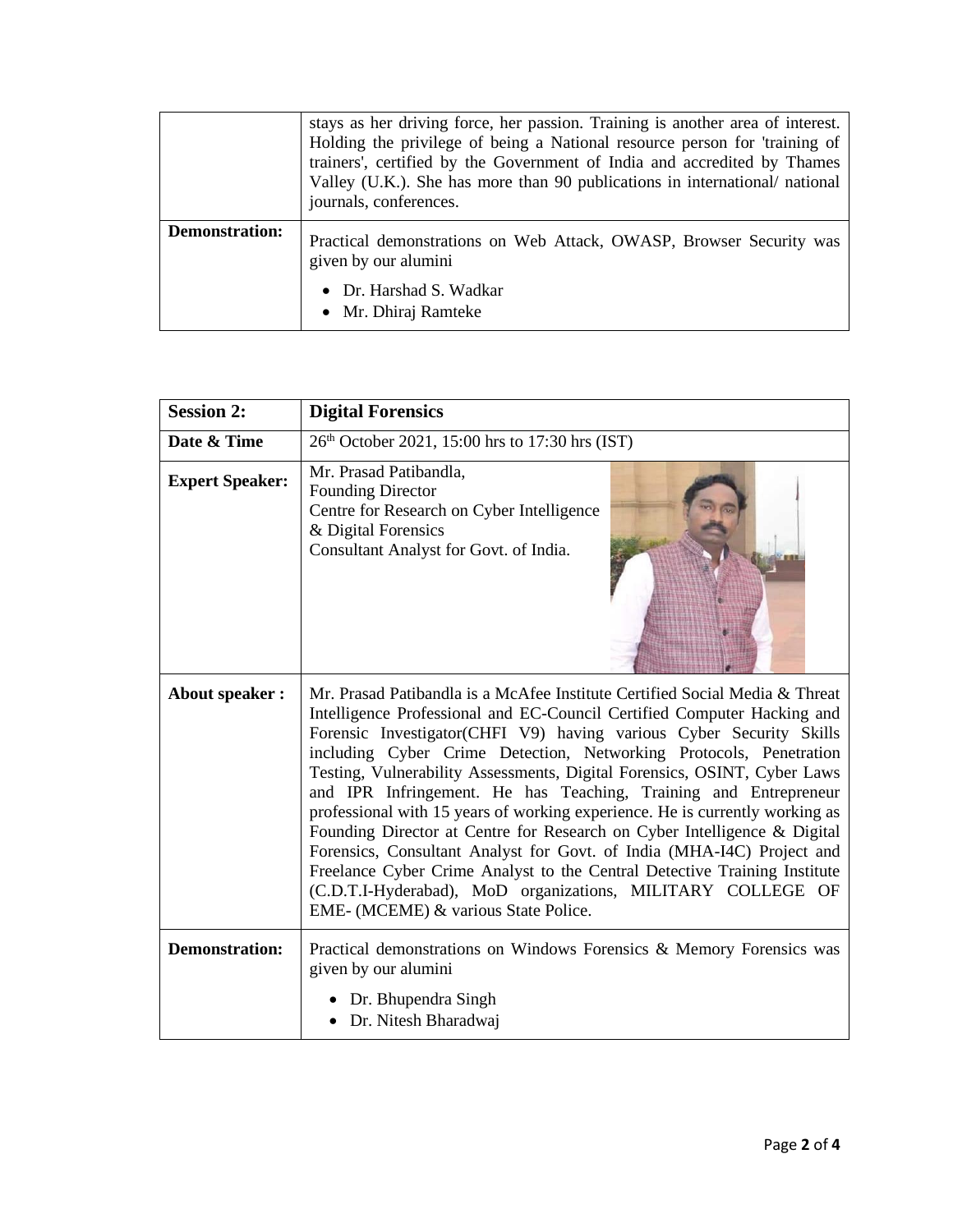| <b>Session 3:</b>                     | <b>Vulnerability Exploitation &amp; Valedictory</b>                                                                                                                                                                                                                                                                                                                                                                                                                                                                                                                                                               |  |  |  |  |  |  |
|---------------------------------------|-------------------------------------------------------------------------------------------------------------------------------------------------------------------------------------------------------------------------------------------------------------------------------------------------------------------------------------------------------------------------------------------------------------------------------------------------------------------------------------------------------------------------------------------------------------------------------------------------------------------|--|--|--|--|--|--|
| Date & Time                           | $27th$ October 2021, 15:00 hrs to 17:30 hrs (IST)                                                                                                                                                                                                                                                                                                                                                                                                                                                                                                                                                                 |  |  |  |  |  |  |
| <b>Demonstration:</b>                 | Practical demonstrations on Vulnerability Analysis & Exploit Execution<br>was given by our alumini<br>Mr. Ashish Jadhav<br>Mr. Gaurav Damri                                                                                                                                                                                                                                                                                                                                                                                                                                                                       |  |  |  |  |  |  |
| <b>Valedictory</b><br><b>Address:</b> | Dr. C. P. Ramanarayanan<br>Vice Chancellor,<br>Defence Institute of Advanced<br>Technology,<br>(Deemed to be University)                                                                                                                                                                                                                                                                                                                                                                                                                                                                                          |  |  |  |  |  |  |
| <b>Chief Guest:</b>                   | Dr Subrata Rakshit<br>Director,<br>Centre for Artificial Intelligence & Robotics<br>(CAIR), DRDO.                                                                                                                                                                                                                                                                                                                                                                                                                                                                                                                 |  |  |  |  |  |  |
| <b>About Guest:</b>                   | Dr Subrata Rakshit did his B. Tech from IIT Bombay in Engineering<br>Physics in 1988. He completed his MS in Electrical Engineering in 1989,<br>PhD in Image Processing from Caltech, USA in Jan 1994 and a short<br>postdoctoral fellowship at Washington University, Medical School, St.<br>Louis USA. He joined CAIR, DRDO in Dec 1994 where he has worked till<br>current date. At CAIR DRDO, Dr Rakshit has worked on Image Processing,<br>Computer Vision, Neural Networks and Cyber Security. He has published a<br>number of papers in peer reviewed journals, international and national<br>conferences. |  |  |  |  |  |  |

• **Glimpses of the session:** The sessions proceeded with the speaker deliberating over the topics and how sub-domains of cyber security are important in our life. Around 40 students attend the sessions. After completion of each session, feedback was collected through a Google form, and sessions were found effective.